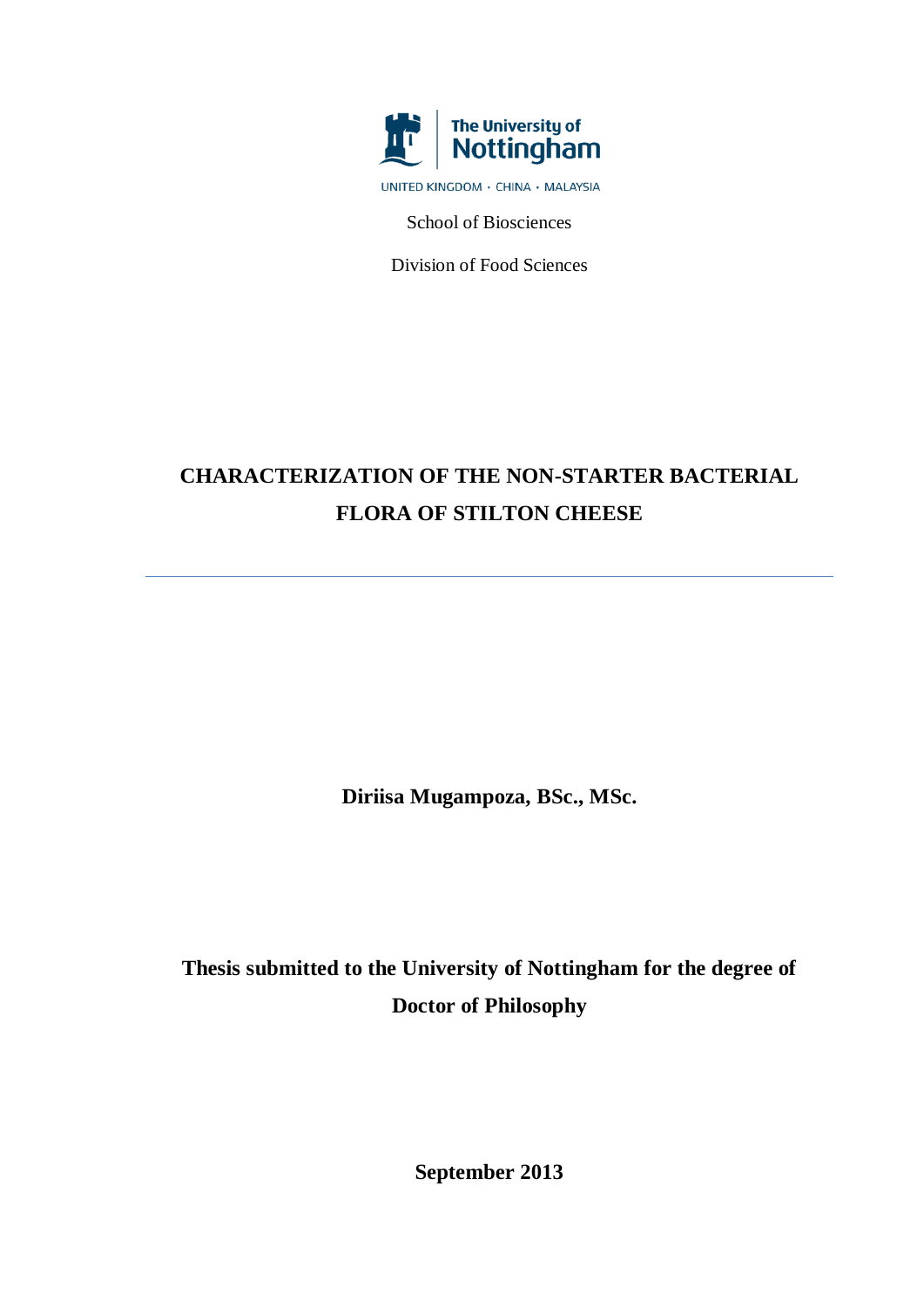## **Abstract**

This study characterised the bacterial flora of a commercially produced Stilton cheese in an effort to determine the contribution of non-starter lactic acid bacteria (NSLAB) to its aroma profile. A total of 123 microbial strains previously isolated from different sites (outer crust, blue veins and white core) of the cheese sample obtained at the end of ripening  $(\sim 8$  weeks) were recovered in MRS and BHI broths and preliminarily identified using conventional microbiological methods in order to establish population diversity and to screen out yeasts and moulds. Organisms identified with partial 16S rDNA sequence analysis were *Lactobacillus plantarum*, *Lactobacillus brevis*, *Enterococcus faecalis*, *Staphylococcus aureus*, *Acinetobacter baumanii* and *Psychrobacter* spp., with the genus *Lactobacillus* being the dominant (75%) group detected in all the sampled sites. Cluster analysis of pulse-field gel electrophoresis patterns associated the *Lactobacillus* isolates according to their site of isolation.

*Lb. plantarum* isolates, two from each of the cheese sites, were evaluated for tolerance to heat stress and to different levels of salt, acid and relative humidity (RH) in order to ascertain whether the stress conditions associated with the isolation site could select the phenotype of microbial species recovered. The  $D_{72^{\circ}C}$  values revealed that isolates obtained from the outer crust were more heat sensitive suggesting they may have colonised the cheese postpasteurisation. All the isolates were sensitive at pH range 3-4 but could grow at pH range 4.5- 5. Similarly, isolates could grow at 3.5-5% (w/v) sodium chloride but were suppressed at 10%. Lactobacilli from the outer crust were the most halo-tolerant growing at 8% sodium chloride. For all strains, survival was low at 33-54% RH when cells were suspended in sterile de-ionised water but survived better at 33% RH in maximum recovery diluent (MRD) suggesting cellular protection by MRD.

*Lb. plantarum* isolates from each site (outer crust=7; blue veins=19; white core=24) were tested for antimicrobial activity against *Listeria monocytogenes*, *Escherichia coli*, *Pseudomonas aeruginosa*, *Staph. aureus*, *Salmonella* Typhimurium, *Clostridium sporogenes*, *Lb. pentosus* and *Lactococcus lactis* using the plate agar overlay and paper disc diffusion assays. All the 59 *Lactobacillus* isolates were tested for plantaricin EF genes using PCR. The nature of antimicrobial activity was examined using cell-free supernatants treated to neutralise acids and/or hydrogen peroxide. Treatment with proteinase K was used to ascertain whether activity was due to bacteriocin (putative plantaricin) production. On solid medium,